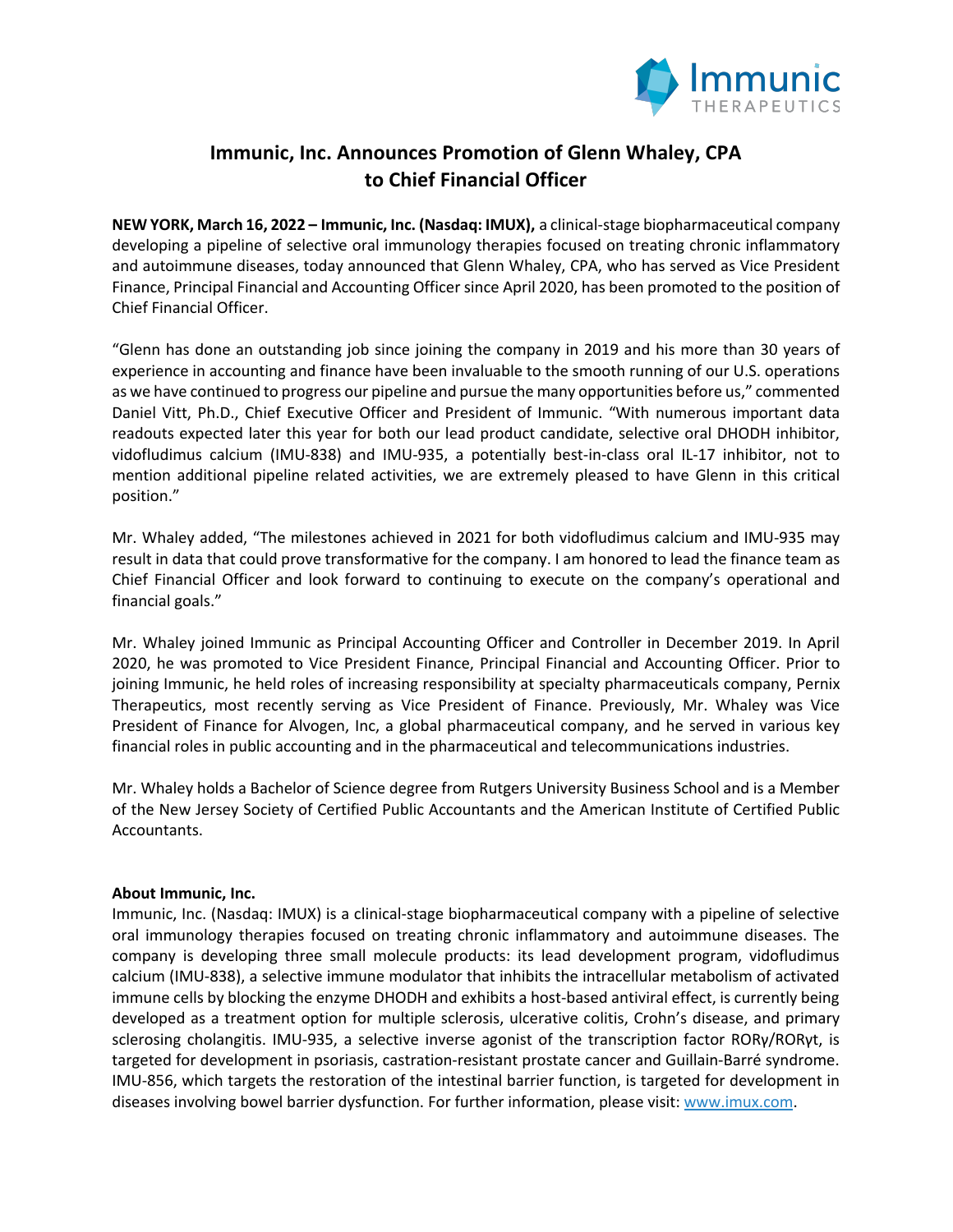

## **Cautionary Statement Regarding Forward-Looking Statements**

This press release contains "forward-looking statements" that involve substantial risks and uncertainties for purposes of the safe harbor provided by the Private Securities Litigation Reform Act of 1995. All statements, other than statements of historical facts, included in this press release regarding strategy, future operations, future financial position, future revenue, projected expenses, prospects, plans and objectives of management are forward-looking statements. Examples of such statements include, but are not limited to, statements relating to Immunic's three development programs and the targeted diseases; the potential for Immunic's development programs to safely and effectively target diseases; the nature, strategy and focus of the company and further updates with respect thereto; the development and commercial potential of any product candidates of the company; expectations regarding the capitalization, resources and ownership structure of the company; and the executive and board structure of the company. Immunic may not actually achieve the plans, carry out the intentions or meet the expectations or projections disclosed in the forward-looking statements and you should not place undue reliance on these forward-looking statements. Such statements are based on management's current expectations and involve substantial risks and uncertainties. Actual results and performance could differ materially from those projected in the forward-looking statements as a result of many factors, including, without limitation, the COVID-19 pandemic, risks and uncertainties associated with the ability to project future cash utilization and reserves needed for contingent future liabilities and business operations, the availability of sufficient financial and other resources to meet business objectives and operational requirements, the fact that the results of earlier preclinical studies and clinical trials may not be predictive of future clinical trial results, the protection and market exclusivity provided by Immunic's intellectual property, risks related to the drug development and the regulatory approval process and the impact of competitive products and technological changes. A further list and descriptions of these risks, uncertainties and other factors can be found in the section captioned "Risk Factors," in the company's Annual Report on Form 10-K for the fiscal year ended December 31, 2021, filed with the SEC on February 24, 2022, and in the company's subsequent filings with the Securities and Exchange Commission. Copies of these filings are available online at www.sec.gov or ir.imux.com/sec-filings. Any forward-looking statement made in this release speaks only as of the date of this release. Immunic disclaims any intent or obligation to update these forward-looking statements to reflect events or circumstances that exist after the date on which they were made. Immunic expressly disclaims all liability in respect to actions taken or not taken based on any or all the contents of this press release.

## **Contact Information**

**Immunic, Inc.** Jessica Breu Head of Investor Relations and Communications +49 89 2080 477 09 jessica.breu@imux.com

**US IR Contact** Rx Communications Group Paula Schwartz +1-917-322-2216 immunic@rxir.com